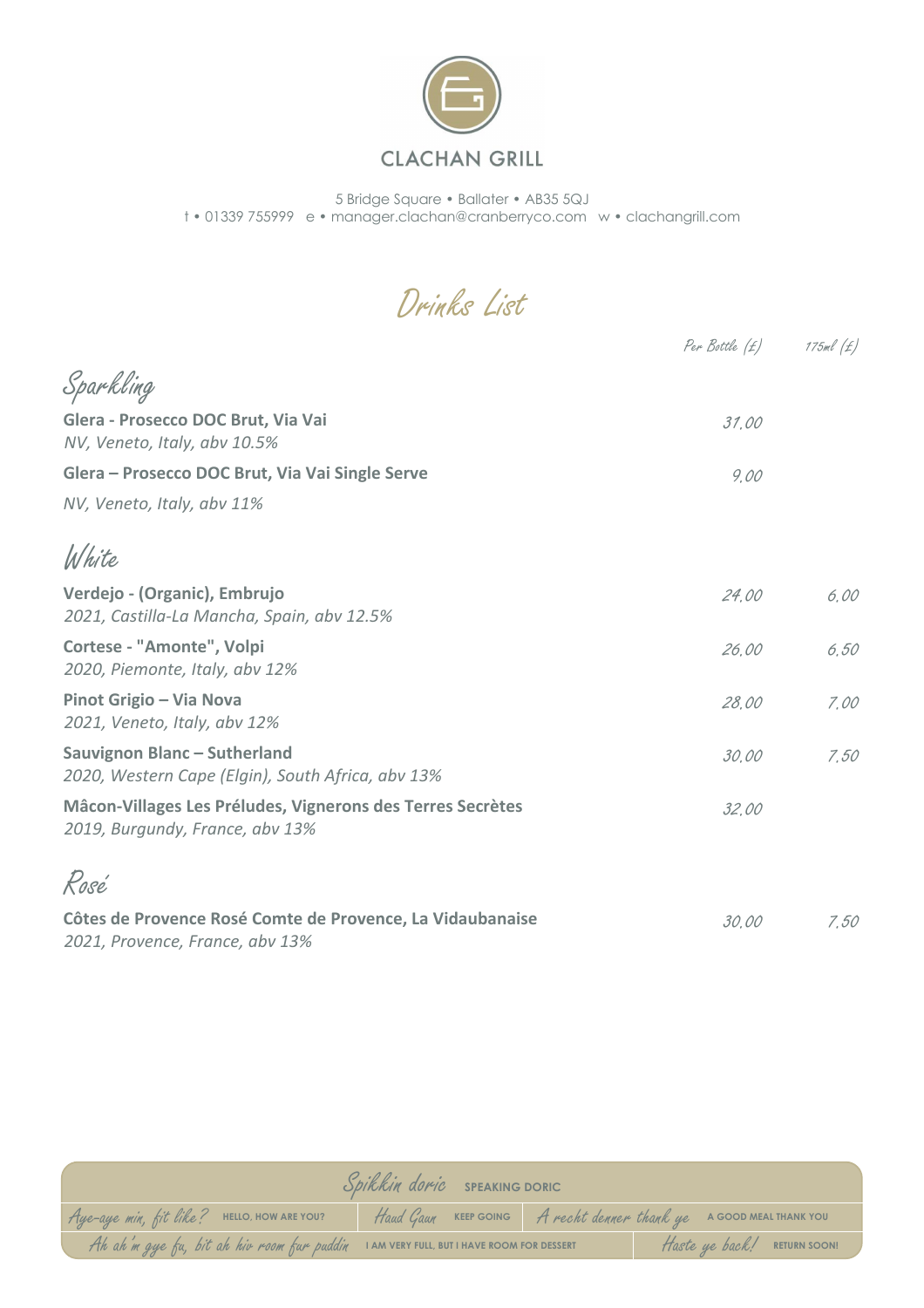

## **CLACHAN GRILL**

5 Bridge Square **•** Ballater **•** AB35 5QJ t **•** 01339 755999 e **•** manager.clachan@cranberryco.com w **•** clachangrill.com

|                                                                                            | Per Bottle $(f)$ 175ml $(f)$ |      |
|--------------------------------------------------------------------------------------------|------------------------------|------|
| Red                                                                                        |                              |      |
| <b>Merlot - Los Tortolitos</b><br>2020, Central Valley, Chile, abv 13%                     | 24.00                        | 6.00 |
| <b>Pinot Noir, Vinamar</b><br>2021, Casablanca Valley, Chile, abv 13%                      | 26.00                        | 6,50 |
| Malbec "Cuma" (Organic), Bodegas El Esteco<br>2021, Salta, Argentina, abv 13.5%            | 28.00                        | 7.00 |
| Petit Cabernet Sauvignon, Ken Forrester Wines<br>2021, Western Cape, South Africa, abv 13% | 30.00                        | 7.50 |
| Los Camponeros Shiraz Tempranillo, Pikes                                                   | 32.00                        |      |
| 2017, South Australia, Australia, abv 14.5%                                                |                              |      |

## Cocktails Espresso Martini  $\delta$ , 95  $\infty$ Sosmopolitan  $\delta$ , 95 Grasshopper  $\delta$ , 95 Old Fashioned  $8.95$ Margarita  $\delta$ , 95 Pornstar Martini 8.95

|                                                                                                               | Spikkin doric SPEAKING DORIC |  |  |                             |
|---------------------------------------------------------------------------------------------------------------|------------------------------|--|--|-----------------------------|
| Aye-aye min, fit like? HELLO, HOW ARE YOU? Haud Gaun KEEP GOING A recht denner thank ye A GOOD MEAL THANK YOU |                              |  |  |                             |
| Ah ah'm gye fu, bit ah hiv room fur puddin IAMVERY FULL, BUT I HAVE ROOM FOR DESSERT                          |                              |  |  | Haste ye back! RETURN SOON! |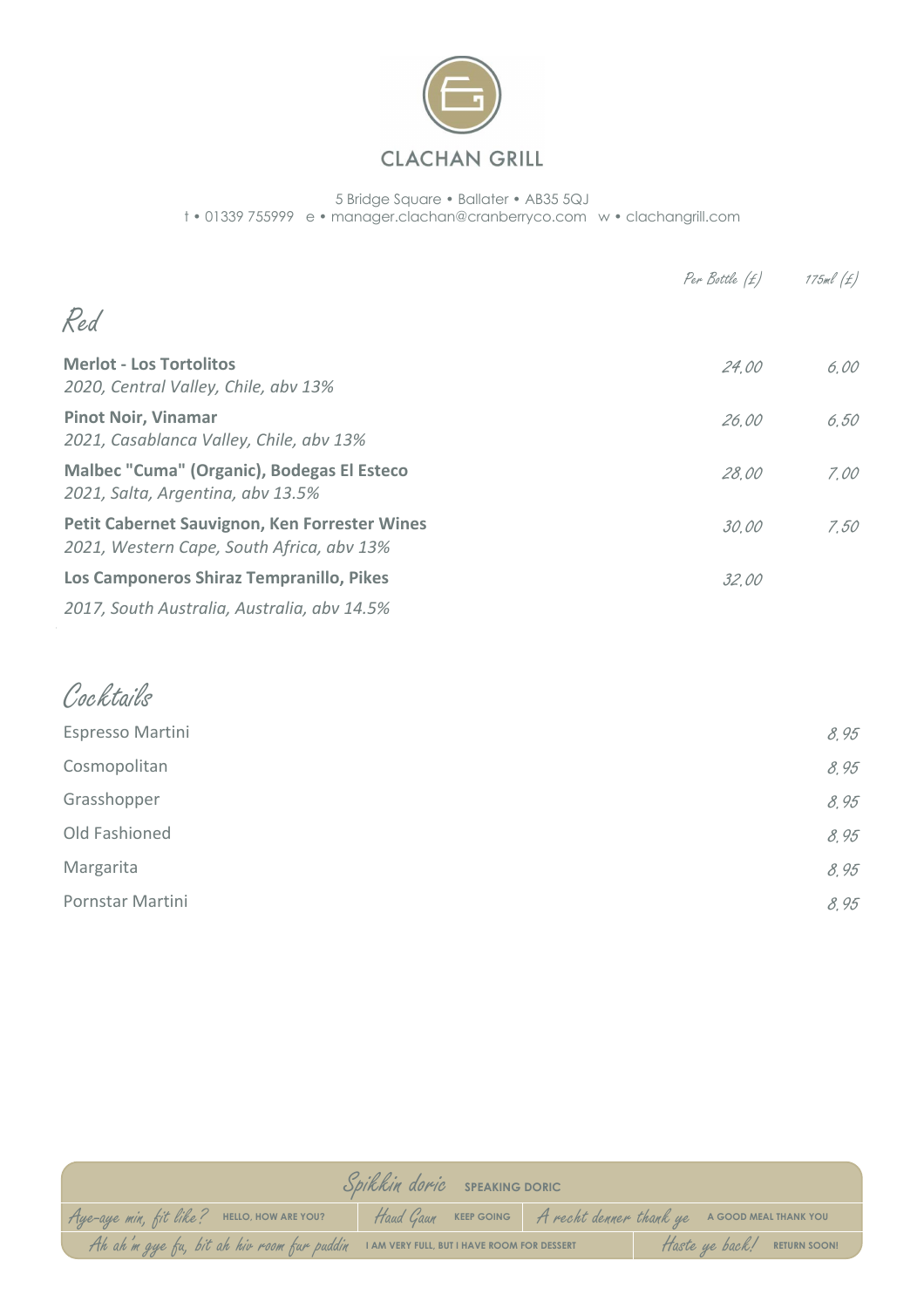

## **CLACHAN GRILL**

5 Bridge Square **•** Ballater **•** AB35 5QJ t **•** 01339 755999 e **•** manager.clachan@cranberryco.com w **•** clachangrill.com

Draught Lager

|                                                                         | Pint $(E)$ | $\frac{1}{2}$ Pint $(E)$ |
|-------------------------------------------------------------------------|------------|--------------------------|
| Tennent's                                                               | 4.30       | 2.15                     |
| Scotland's Favourite Lager, abv 4%                                      |            |                          |
| Sorachi<br>Craft Lager - Clean, Smooth, Fragrant, abv 4.8%              | 4.60       | 2,30                     |
| <b>Guest Beer</b><br>Ask your server for details                        | 5.50       | 2.75                     |
| <b>Magners Original Cider</b><br>Crisp, Refreshing, Sparkling, abv 4.5% | 4,30       | 2.15                     |

Bottled Beer + Cider

*Subject to change - some seasonal beers may not always be available.*

|                                                                                                | Bottle (£) |
|------------------------------------------------------------------------------------------------|------------|
| <b>Bitter &amp; Twisted, Harviestoun</b><br>Golden Ale, Zesty, Aromatic, Citrus, abv 4.2%      | 3.50       |
| Ola Dubh 12, Harviestoun<br>Whisky, Vanilla, Spice, Aged in Highland Park Whisky Casks, abv 8% | 6.00       |
| <b>Wheesht, Harviestoun</b><br>Coffee, Velvet, Roasted, abv 0%                                 | 3.50       |
| <b>Old Mout Cider</b><br>Ask your server for our full range of Old Mout Cider, abv 4%          | 5.25       |
| <b>Strawberry + Lime, Kopparberg</b><br>Zero Alcohol Cider, abv 0%                             | 3.80       |
| <b>Heineken Lager 0.0%</b>                                                                     | 3.50       |
| Zero Alcohol Lager, aby 0%                                                                     |            |

|                                                                                                               | Spikkin doric SPEAKING DORIC |                             |  |
|---------------------------------------------------------------------------------------------------------------|------------------------------|-----------------------------|--|
| Aye-aye min, fit like? HELLO, HOW ARE YOU? Haud Gaun KEEP GOING A recht denner thank ye A GOOD MEAL THANK YOU |                              |                             |  |
| Ah ah'm gye fu, bit ah hiv room fur puddin IAMVERY FULL, BUTI HAVE ROOM FOR DESSERT                           |                              | Haste ye back! RETURN SOON! |  |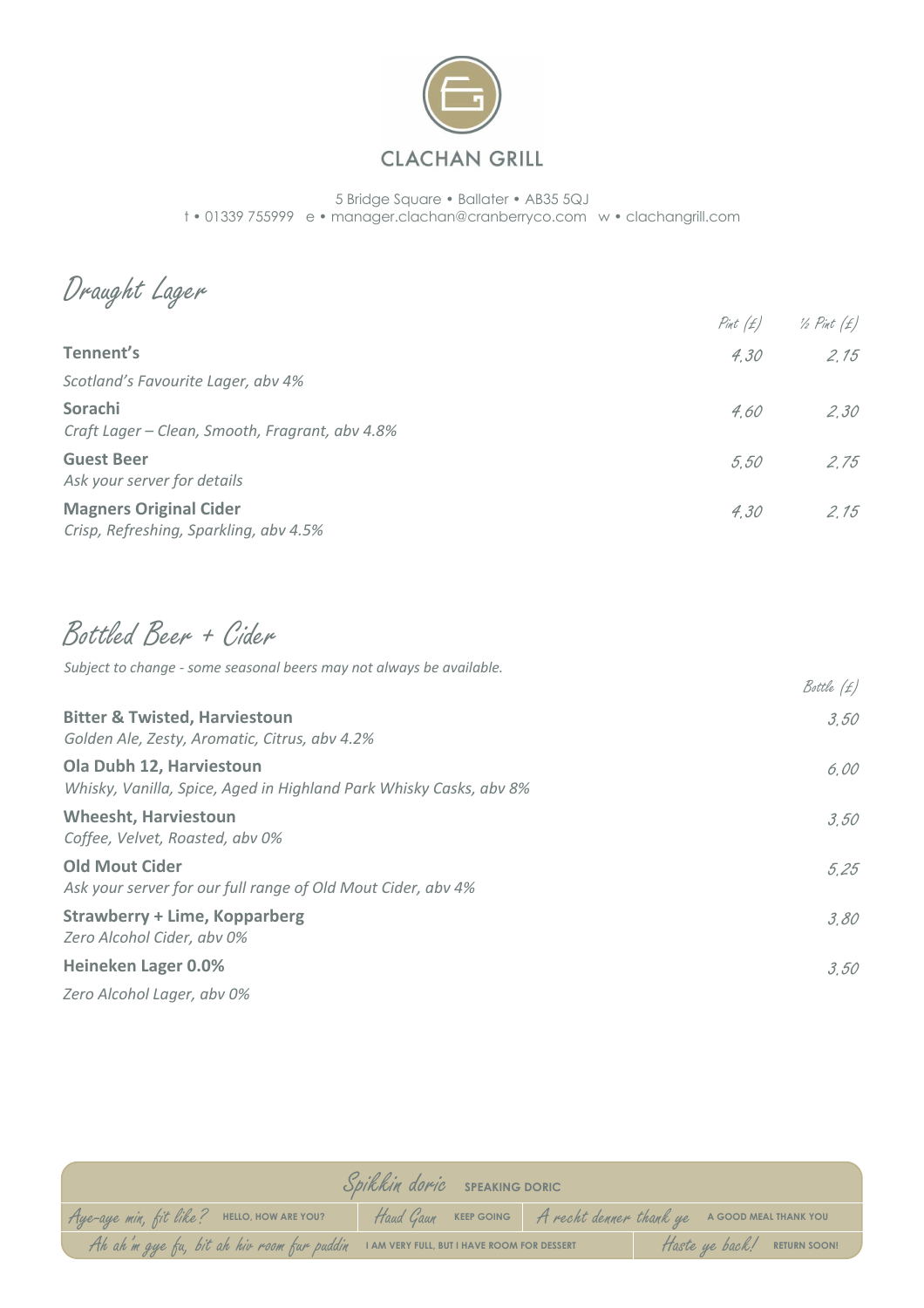

5 Bridge Square **•** Ballater **•** AB35 5QJ t **•** 01339 755999 e **•** manager.clachan@cranberryco.com w **•** clachangrill.com

*Note: Spirits are served in 25ml measures or multiples thereof. Baileys, Port and Vermouths are served in 50ml measures.*

|                                                                                                                                                                            | Price (£) |
|----------------------------------------------------------------------------------------------------------------------------------------------------------------------------|-----------|
| Vodka                                                                                                                                                                      |           |
| Absolute Blue, abv 40%                                                                                                                                                     | 3,50      |
| Gin                                                                                                                                                                        |           |
| Bombay Sapphire, abv 40%                                                                                                                                                   | 3,50      |
| Premium Scottish Gin<br>We support local Scottish Gin distilleries, so our gin selection is always changing.<br>Please as a member of staff for our current gin selection. | 4.00      |
| Bourbon                                                                                                                                                                    |           |
| Jack Daniels, abv 40%                                                                                                                                                      | 4.50      |
| Rum                                                                                                                                                                        |           |
| Bacardi, abv 37.5%                                                                                                                                                         | 3,50      |
| Bacardi Spiced, abv 35%                                                                                                                                                    | 3,50      |
| Kraken Rum, abv 40%                                                                                                                                                        | 4,00      |

|                                                                                                               | Spikkin doric SPEAKING DORIC |                             |
|---------------------------------------------------------------------------------------------------------------|------------------------------|-----------------------------|
| Aye-aye min, fit like? HELLO, HOW ARE YOU? Haud Gaun KEEP GOING A recht denner thank ye A GOOD MEAL THANK YOU |                              |                             |
| Ah ah in gye fu, bit ah hiv room fur puddin IAMVERY FULL, BUT I HAVE ROOM FOR DESSERT                         |                              | Haste ye back! RETURN SOON! |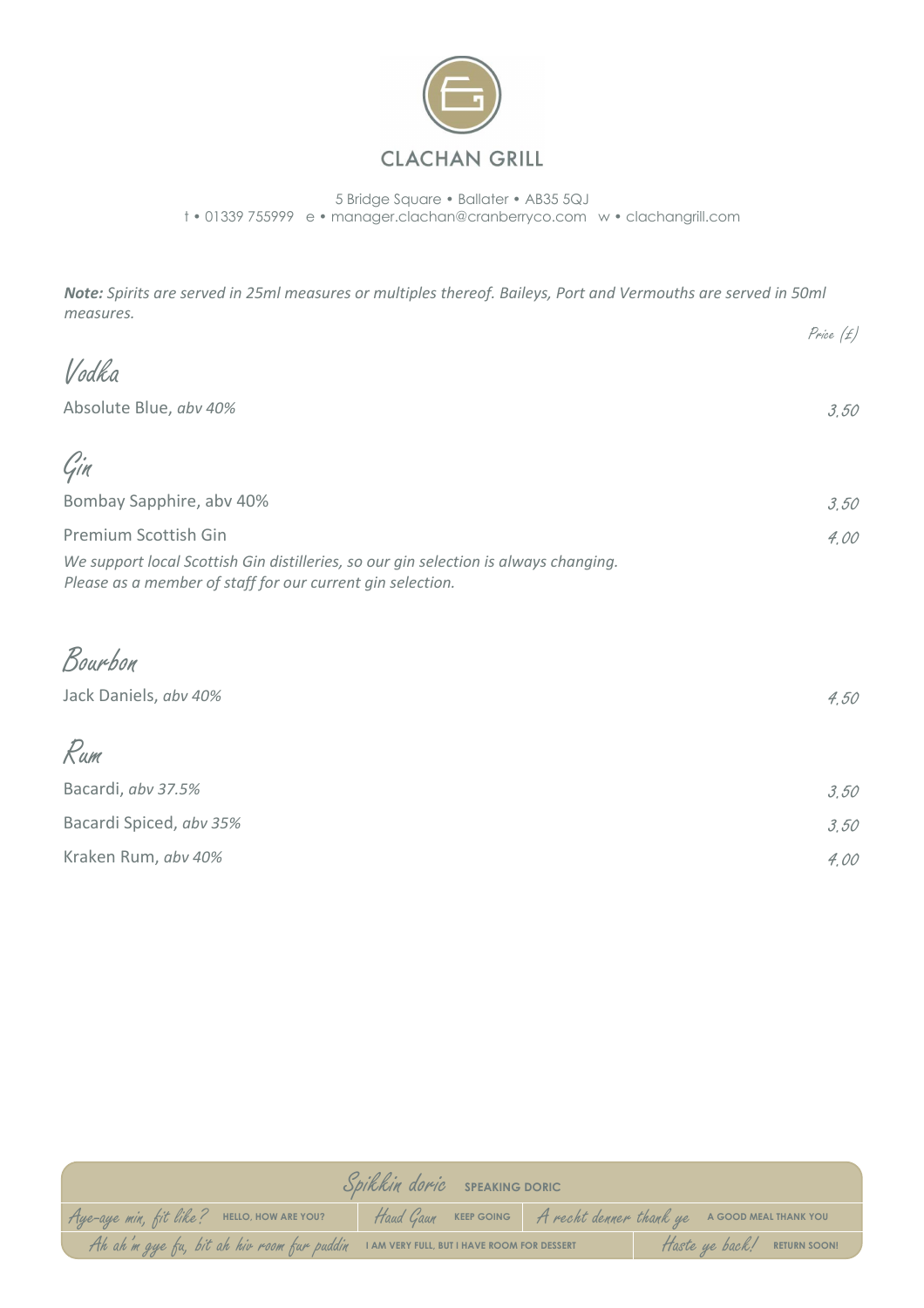

5 Bridge Square **•** Ballater **•** AB35 5QJ t **•** 01339 755999 e **•** manager.clachan@cranberryco.com w **•** clachangrill.com

*Note: Spirits are served in 25ml measures or multiples thereof. Baileys, Port and Vermouths are served in 50ml measures.*

|                                          | Price (£) |
|------------------------------------------|-----------|
| Liqueurs                                 |           |
| Baileys, abv 17%                         | 3,50      |
| Drambuie, abv 40%                        | 3,00      |
| Tia Maria, abv 20%                       | 3,00      |
| Cockburn's Special Reserve Port, abv 20% | 4,00      |
| Jose Cuervo Silver Tequila, abv 28%      | 3,00      |
| Luxardo Limoncello, abv 27%              | 3,00      |
| Cointreau, abv 40%                       | 3,00      |
| Chambord, abv 18.5%                      | 3,00      |

Malt Whisky

| 5.50 |
|------|
| 5.50 |
| 5.50 |
| 5.50 |
|      |

*Note: Please ask a member of staff for our full range of Malt Whisky*

|                                                                                        | Spikkin doric SPEAKING DORIC |                                                                    |
|----------------------------------------------------------------------------------------|------------------------------|--------------------------------------------------------------------|
| Aye-aye min, fit like? HELLO, HOW ARE YOU?                                             |                              | Haud Gaun KEEP GOING A recht denner thank ye A GOOD MEAL THANK YOU |
| At at m gye fa, bit at hiv room fur paddin I AM VERY FULL, BUT I HAVE ROOM FOR DESSERT |                              | Haste ye back! RETURN SOON!                                        |